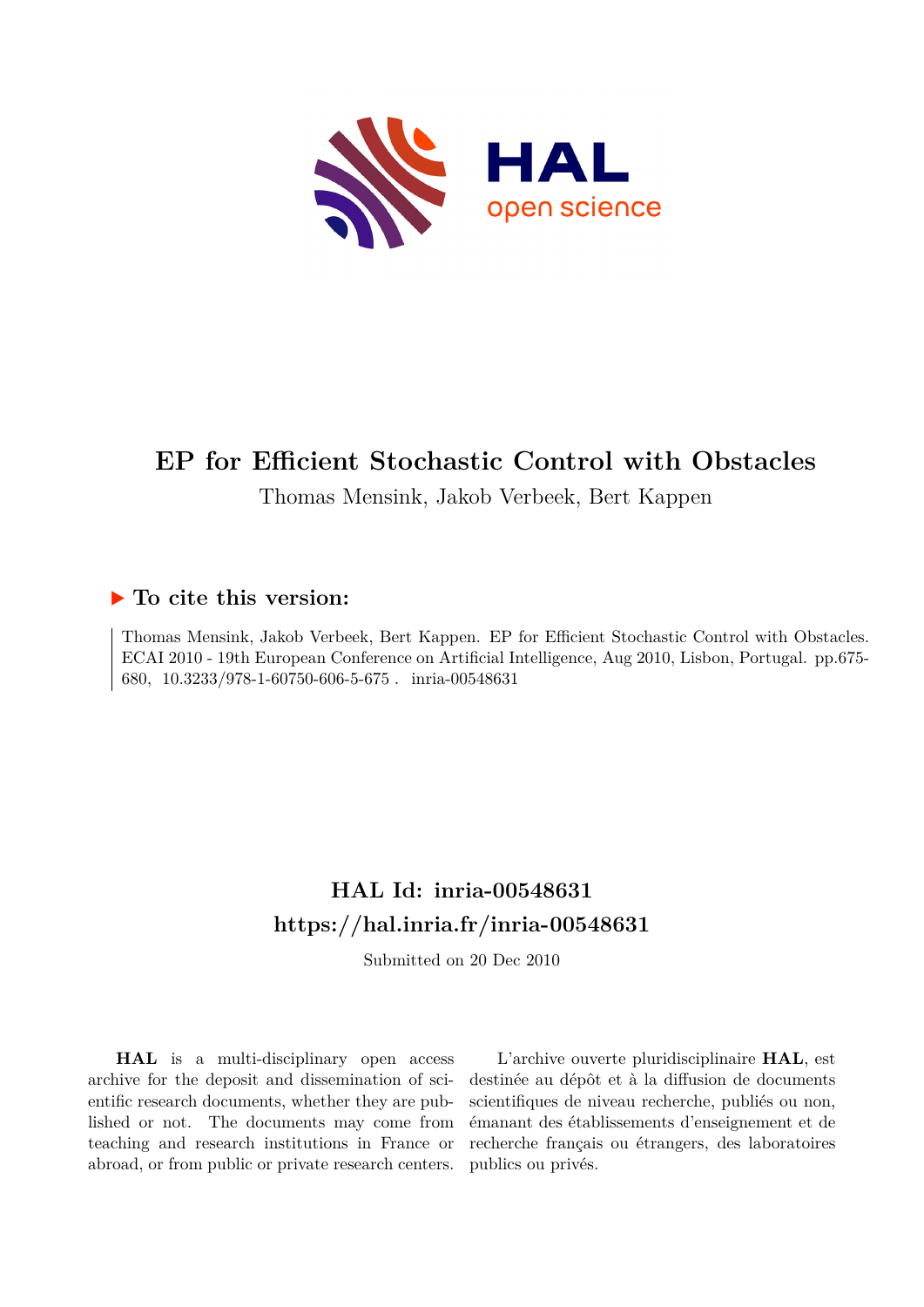# EP for Efficient Stochastic Control with Obstacles

**Thomas Mensink**<sup>1</sup> and **Jakob Verbeek**<sup>2</sup> and **Bert Kappen**<sup>3</sup>

Abstract. We address the problem of continuous stochastic optimal control in the presence of hard obstacles. Due to the non-smooth character of the obstacles, the traditional approach using dynamic programming in combination with function approximation tends to fail. We consider a recently introduced special class of control problems for which the optimal control computation is reformulated in terms of a path integral. The path integral is typically intractable, but amenable to techniques developed for approximate inference.We argue that the variational approach fails in this case due to the nonsmooth cost function. Sampling techniques are simple to implement and converge to the exact results given enough samples. However, the infinite cost associated with hard obstacles renders the sampling procedures inefficient in practice. We suggest Expectation Propagation (EP) as a suitable approximation method, and compare the quality and efficiency of the resulting control with an MC sampler on a car steering task and a ball throwing task. We conclude that EP can solve these challenging problems much better than a sampling approach.

#### 1 Introduction

Recent research has focussed on developing algorithms that increase the level of autonomy of autonomous systems, such as UAVs, rescue robots or the Mars rover. A critical problem, however, which prevents the widespread adoption of these methods outside of simulation, is a lack of robustness. Existing control algorithms typically do not take into account the inherent uncertainty that arises in the real world, which can lead to catastrophic failure.

Many real life systems have constraints on the allowed states. For example a joint of a robot-arm has a restriction on its angle, or a car has a restriction on the road it uses. We incorporate these restrictions as hard obstacles in the cost function of the system. Optimal control in the presence of Wiener noise, can be quantitatively different from the deterministic control [4]. It is often solved with the Pontryagin Minimum Principle or with the Hamilton-Jacobi-Bellman equation. Both are differential equations, and difficult to solve due to boundary conditions and/or the curse of dimensionality [10].

The duality between stochastic optimal control and inference methods is long known for the linear quadratic Gaussian (LQG) case, using the Kalman Filter [10]. However generalization to non-LQG problems is still an open area of research. Traditionally, the optimal control is computed in the noise-free system, and a local LQG model is used as approximation of the system stochastics. E.g. in [16] a probabilistic inference method is introduced, which is exact for the LQG case, and generalizes to non-LQG cases by using approximate inference techniques.

<sup>1</sup> XRCE & INRIA Rhône-Alpes, Grenoble, France, thomas mensink@inria.fr

Another direction of research is to find problem classes where the duality exists. A specific class of continuous non-linear control problems was identified that can be written as an integral over a forward diffusion process, which can be interpreted as a free energy [4, 14]. This allows the use of different approximation techniques, for example Monte-Carlo (MC) sampling or analytical approximations such as variational methods [3] and Expectation Propagation (EP) [8]. The path integral approach is promising for multi-agent control and coordination problems [1, 17, 18] and for several robot tasks [11, 12].

In this paper we study the influence of hard obstacles where the state cost is infinity. Infinite costs are problematic for Monte Carlo sampling techniques because it will kill (assign zero probability to) trajectories that hit obstacles. The situation is very similar to the re-sampling/re-weighting issues encountered in particle filters. This makes MC sampling inefficient and unreliable for these systems.

Variational methods minimize the KL-divergence such that the approximate posterior is peaked in regions of high probability and is forced to zero in regions where the true density is zero. This is problematic when the approximating distribution has infinite support (such as a Gaussian) because the variance of the approximating distribution must shrink to zero in the presence of hard obstacles. As a result variational methods lead to the (approximate) maximum a-posteriori (MAP) state, instead of the (approximate) expected marginal state required for control. The MAP solution is the cheapest possible path, ignoring the noise, and may cause the system deviate from the ideal path and hit an obstacle, generating infinite cost. While for some of the simpler problems we might choose very specific variational distributions (which have only support outside the obstacles), this is difficult to generalize to more complex problems.

In this paper we propose EP to approximate the optimal control, as it does not suffer from this problem. It optimizes the KL-divergence by means of moment matching between the target distribution and the approximation. This is well behaved, as it does not require the approximation to have zero support in regions with infinite cost. We demonstrate that in complex environments the EP approach is more efficient and more effective than the MC sampling method.

Recently Toussaint also used EP to solve stochastic control problems, in his case EP is used to perform an approximate E-step in an EM procedure to approximate optimal control [15, 16]. The path integral approach we use in this paper is valid for a more special class of control problems, in which the optimal control can be computed directly in terms of the path integral. We use EP to evaluate this path integral once, and there is no need for EM iterations as in the (more general) framework of Toussaint.

In the next section we give brief introduction to path integrals for optimal control, and in Section 3 we describe how we use EP to approximate the path integral. We present experimental results on two different problems in Section 4, where we compare EP to MC sampling. In Section 5 we conclude our paper.

<sup>&</sup>lt;sup>2</sup> LEAR - INRIA Rhône-Alpes, Grenoble, France, jakob.verbeek@inria.fr

<sup>3</sup> Radboud University, Nijmegen, The Netherlands, b.kappen@science.ru.nl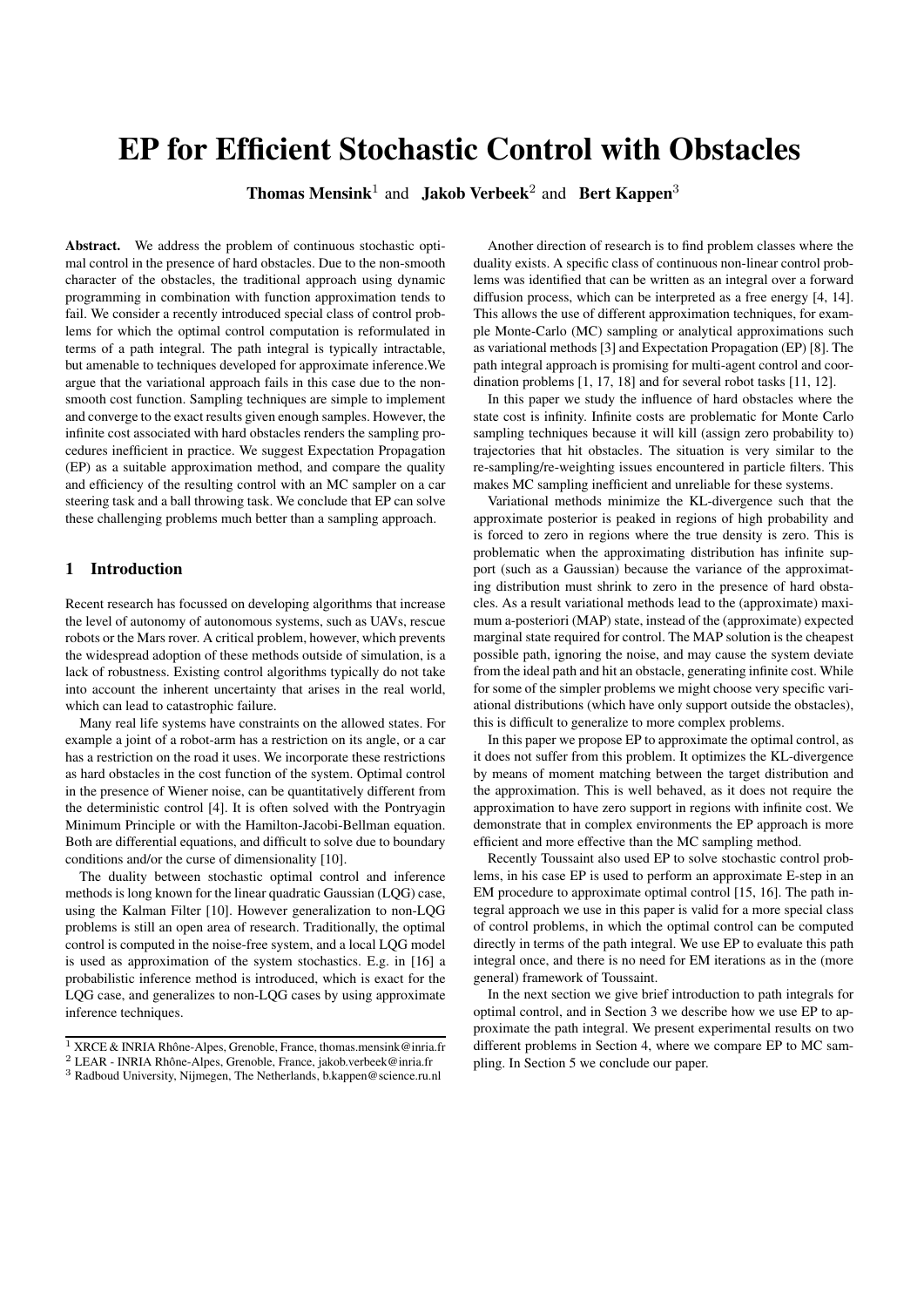#### 2 Path Integral Optimal Control

In this section we highlight the important parts of the path integral theory, for more details see [4, 5]. For the class of non-linear control problems identified below, the Hamilton-Jacobi-Belman equation can be transformed into a linear equation. As a result of the linearity, the backward computation in time can be replaced by a forward diffusion process. The forward diffusion process can then be computed by a path integral, which can be interpreted as a free energy. The stochastic optimal control problem becomes essentially a probabilistic inference problem, which we can solve using approximate inference techniques.

We consider the class of control problems, where the system state  $x \in \mathbb{R}^D$  can follow arbitrarily complex dynamics f and can be subject to arbitrarily complex cost  $C$ , however the control  $u$  is limited to the simple linear-quadratic form

$$
dx = (f(x, t) + B u)dt + d\xi,
$$
 (1)

$$
C(x_i, t_i, u(t_i \to t_f)) = \left\langle \phi(x_f) + \int_{t_i}^{t_f} dt \left( \frac{1}{2} u(t)^T R u(t) + V(x_t, t) \right) \right\rangle_{x_i}.
$$
 (2)

The initial state  $x_i$  at time  $t_i$  is fixed, and the final state  $x_f$  at time  $t_f$  is free. The cost of ending in state  $x_f$  is given by  $\phi(x_f)$ , and the path cost is divided in a part which is quadratic in  $u$ , and a control-independent function  $V(x_t, t)$ . The subscript  $x_i$  on the expectation value indicates that the expectation is over all stochastic trajectories starting at  $x_i$ . The additive noise  $d\xi$  is a Wiener process with  $\langle d\xi_i, d\xi_j \rangle = \nu_{ij} dt$ .

The goal is to find the control trajectory  $u(t_i \rightarrow t_f)$  such that  $C(x_i, t_i, u(t_i \rightarrow t_f))$  is minimal. For this purpose we define the *optimal cost-to-go function*  $J(x_t, t)$  from any intermediate time t and state  $x_t$  as the minimum achievable cost from thereon:  $J(x_t, t) =$  $\min_{u(t \to t_f)} C(x_t, t, u(t \to t_f)).$ 

This class of problems can be solved using dynamic programming following the stochastic Hamilton-Jacobi-Bellman equation, or by the forward integration of a diffusion process. Both methods use partial differential equations, and suffer from the curse of dimensionality. However the advantage of the forward diffusion process is that it can be approximated by well-known approximate inference techniques such as MC sampling, variational methods, or EP.

To reverse the direction of computation, from backwards in time to forwards in time, we define  $\psi(x_t, t)$  through  $J(x_t, t)$  $-\lambda \log \psi(x_t, t)$ , with  $\lambda$  a constant scalar given by:  $\nu = \lambda BR^{-1}B^T$ . In the one dimensional case such a  $\lambda$  always exists. In general it restricts the choices for the matrices  $\nu$  and  $R$ : in directions with low noise, control should be expensive (see [5] for details).

The forward path integral of the diffusion process, for  $t < t_f$ , is

$$
\psi(x_t, t) = \int dy \rho(y, t_f | x_t, t) \psi(y, t_f), \tag{3}
$$

with  $\psi(y, t_f)$  =  $\exp(-\phi(y)/\lambda)$ . The diffusion process  $\rho(y, t_f | x_t, t)$  is defined by the Fokker-Planck equation

$$
\partial_{\tau}\rho = -\frac{V(x_t, t)}{\lambda}\rho - \partial_y(f(x_t, t)\rho) + \frac{1}{2}\sum_{ij}\nu_{ij}\frac{\partial^2}{\partial_{y_i}\partial_{y_j}}\rho, \quad (4)
$$

with drift  $f(x_t, t) dt$  and diffusion  $d\xi$ , and an additional term due to the potential  $V(x_t, t)$ , the initial condition is  $\rho(y, t_i|x_i, t_i) = \delta(y - t_i)$ 

 $x_i$ ). The stochastic simulation of this diffusion process is given by

$$
dx = f(x_t, t) dt + d\xi,
$$
\n(5)

$$
x_{t+dt} = \begin{cases} x_t + dx & \text{with probability } 1 - \frac{V(x_t, t)dt}{\lambda}, \\ \dagger & \text{otherwise,} \end{cases}
$$
 (6)

where the  $\dagger$  operation terminates, or "kills", the procedure without producing a sample. The optimal control has the closed form solution

$$
u = \frac{R^{-1}B^{T}\lambda}{\psi(x_{t},t)} \frac{\partial}{\partial x_{i}} \int_{t_{i}}^{t_{f}} dy \rho(y, t_{f}|x_{i}, t_{i}) \psi(y, t_{f}), \qquad (7)
$$

$$
= R^{-1}B^{T}\lambda \left(\partial_{x_{i}} f(x_{i}, t_{i}) dt + I\right)^{T} (\nu dt)^{-1} \left(\langle x_{i+dt} \rangle - f(x_{i}, t_{i}) dt - x_{i}\right), \qquad (8)
$$

where  $\langle x_{i+dt} \rangle$  is the expected value of the state  $x_{i+dt}$ , according to the density of the normalised diffusion process. Note that the intractability of the computation of u is in the estimation of  $\langle x_{i+dt} \rangle$ which is the expected state at the next time under the distribution  $ρ$  with the end term  $ψ(x<sub>f</sub>, t<sub>f</sub>)$ . This is a 'smoothed' estimate that includes all future paths and end costs.

The control signal  $u$  in (7) can also be estimated using trajectories sampled using the stochastic simulation of the diffusion process (4)

$$
u \approx \frac{1}{dt \sum_{j \in alive} \psi(x_f^j)} \sum_{j \in alive} \psi(x_f^j) d\xi^{(j)}(t_i), \qquad (9)
$$

where  $d\xi^{(j)}(t_i)$  is the noise realization at the initial time  $t_i$  for trajectory  $j$ . This is intuitive: we weight the initial noise directions,  $d\xi^{(j)}(t_i)$ , by their success at the final time,  $\psi(x_j^j)$ .

In the setting with hard obstacles we expect the stochastic simulation to frequently hit an obstacle, and terminate without producing a sample. Thus even if we run the simulation many times, the approximate control signal computed using (9) will be based on a few samples only, and might be of poor quality. Fixing the number of desired samples, and restarting the simulation each time a sample is killed is inefficient and results in high computational cost. Instead, we sample N trajectories in parallel and use a re-sampling approach to ensure that we obtain  $N$  sampled trajectories. Each trajectory that is killed at time  $t$  is replaced by a randomly selected sample that did survive up to time  $t$ , both trajectories are thus identical up to time t. Although this results in correlated trajectories, the estimate of the control signal  $u$  is more reliable as it averages over more trajectories for a comparable computational cost. Throughout this paper we always use this re-sampling strategy for MC samplers to obtain a given number of sampled trajectories.

Our principal interest in this paper is the influence of hard obstacles on control. We model these directly in the cost function  $V(x_t, t)$ , by assigning an infinite cost to all states outside the allowed domain, and zero inside. We define  $V_t(x_t) = \exp(-\frac{V(x_t, t)}{\lambda})$ , which equals 1 for states within the allowed domain, and 0 outside.

#### 3 EP for Optimal Control

The forward diffusion process can be seen as a first order Markov chain. We use  $t = 0, \ldots, T$  as a discrete time index from  $t_i$  to  $t_f$ . The non-normalized likelihood of a particular realization equals

$$
P(\mathbf{x}_{1:T}|x_0) = \prod_{t=1}^T \mathcal{V}_t(x_t) \mathcal{F}(x_{t-1}, x_t) \psi(x_T), \quad (10)
$$

$$
\mathcal{F}(x_{t-1}, x_t) = \mathcal{N}(x_t; x_{t-1} + f(x_{t-1}, t_{t-1})dt, \nu dt). \quad (11)
$$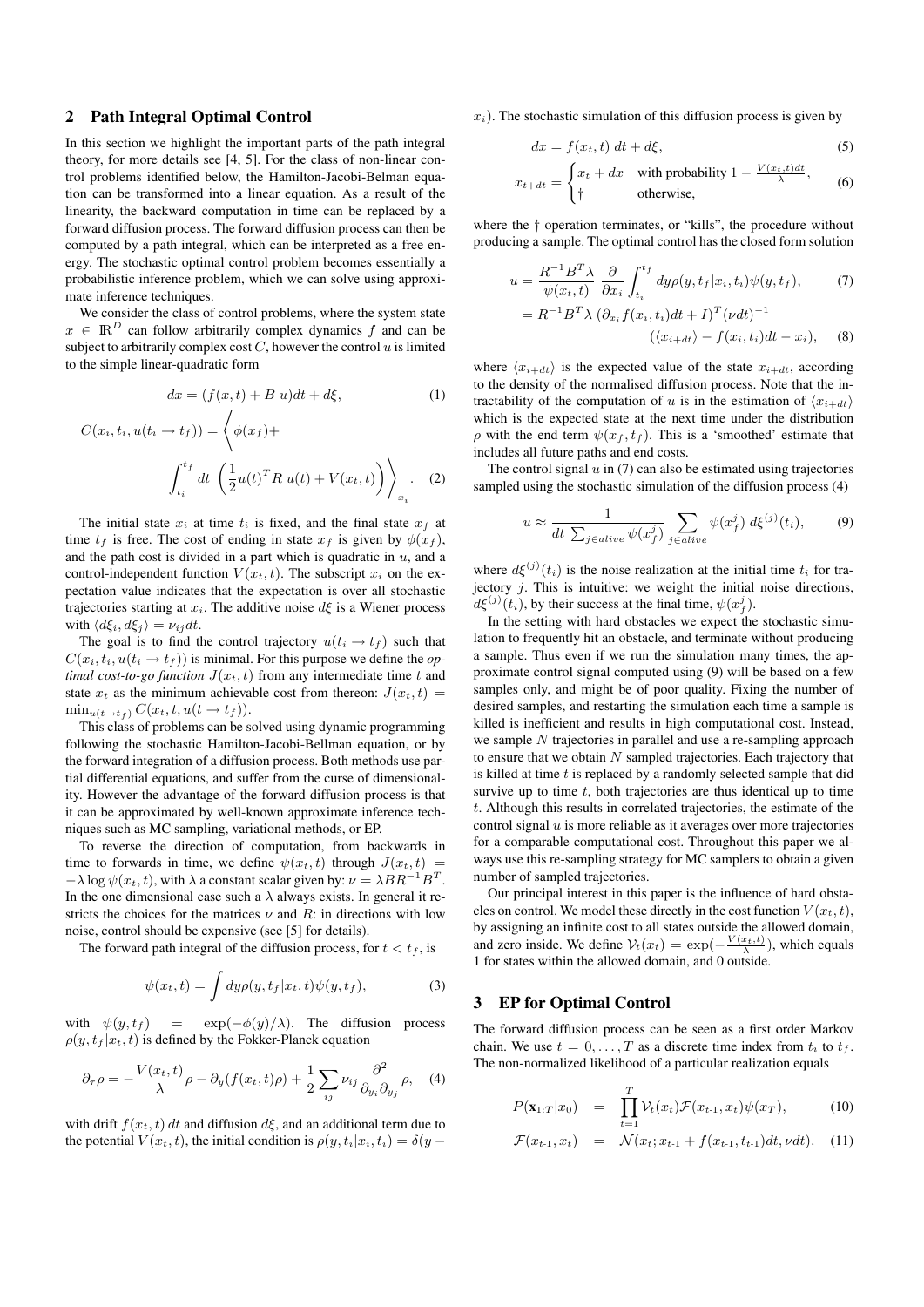The path integral equals the marginal on  $x_T$ ,  $\rho(x_T, t_f | x_0, t_0)$  $\int d\mathbf{x}_{1:T-1} P(\mathbf{x}_{1:T} | x_0)$ , in the limit of  $T \to \infty$ .

The optimal control is either defined using the derivative of the path integral with respect to  $x_i$  (7), or using the expected value of  $x_{i+dt}$  (8). As  $P(\mathbf{x}_{1:T} | x_0)$  is intractable, we will approximate it within a family of distributions that allows for a tractable evaluation of the expectation of  $x_1$ . In particular, we define  $Q(\mathbf{x}_{1:T} | x_0)$  as a product of Gaussian factors on individual variables,

$$
Q(\mathbf{x}_{1:T}|x_0) = \prod_{t=1}^T \alpha(x_t) \beta(x_t) \prod_{d=1}^D \tilde{\mathcal{V}}_t^d(x_t).
$$
 (12)

The interactions through the Gaussian potentials of the original chain are approximated by the  $\alpha(x_t)$  and  $\beta(x_t)$  factors, which play the same role as the messages in the sum-product algorithm [7]. The hard obstacles can be written as interval constraints on each dimension d at time t, and are approximated by  $\tilde{\mathcal{V}}_t^d(x_t)$ . We clarify the advantages of this factorisation below.

A key difference with the MC sampling approach is that here we take explicitly the end-cost potential  $\psi(x_f)$  into account. While this is straightforward in this approximation, the inclusion of the end-cost potential in the forward MC sampler is not. A possible strategy could be to include a backward smoothing sampling pass, see e.g. [6], but this is beyond the scope of this paper.

We use the EP framework to iteratively refine the parameters of each factor given the other approximation factors. Each update is based on the minimisation of  $KL(P||Q)$ , in contrast to variational methods where  $KL(Q||P)$  is minimized. While convergence and stability are not guaranteed for EP, it often outperforms variational methods [8]. We briefly introduce the EP algorithm on the basis of its updates for the different factors, and refer the interested reader to [8, 9] for more details.

The current approximation for the site  $x_t$ ,  $q(x_t)$ , is given by

$$
q(x_t) = \alpha(x_t)\beta(x_t) \prod_{d=1}^{D} \tilde{\mathcal{V}}_t^d(x_t).
$$
 (13)

To update the factor  $\alpha(x_t)$ , we first remove it from the current approximation  $q(x_t)$ , to give

$$
q^{\setminus \alpha_t}(x_t) = \beta(x_t) \prod_{d=1}^{D} \tilde{\mathcal{V}}_t^d(x_t).
$$
 (14)

We then combine  $q^{\setminus \alpha_t}$  and the real factor  $\mathcal{F}(x_{t-1}, x_t)$ , and minimize the KL-divergence to get

$$
q'_{\alpha_t}(x_t) = \text{Proj}\left[q^{\setminus \alpha_t}(x_t) \int \mathcal{F}(x_{t-1}, x_t) \right]
$$

$$
\alpha(x_{t-1}) \prod_{d=1}^D \tilde{\mathcal{V}}_{t-1}^d(x_{t-1}) dx_{t-1} \right]. \quad (15)
$$

We use  $\text{Proj } [p]$  to denote the minimization with respect to the KLdivergence, which results in moment matching for approximating distributions in the exponential family. In our case, using the Gaussian family, the moments are the mean and covariance. The update for  $\alpha(x_t)$  is given by

$$
\alpha^{new}(x_t) = \frac{q'_{\alpha_t}(x_t)}{q^{\setminus \alpha_t}(x_t)}.\tag{16}
$$

The updates of the  $\beta$  factors are done analogously, in this case the projection step (15) becomes

$$
q'_{\beta_t}(x_t) = \text{Proj}\left[q^{\setminus \beta_t}(x_t) \int \mathcal{F}(x_t, x_{t+1})\right]
$$

$$
\beta(x_{t+1}) \prod_{d=1}^D \tilde{\mathcal{V}}_{t+1}^d(x_{t+1}) dx_{t+1}\right]. \quad (17)
$$

Note that the integrals in (15) and (17) only contain the Gaussian approximations,  $\tilde{\mathcal{V}}_t^d(x_t)$ , of the interval constraints. Therefore, updating the  $\alpha(x_t)$  and  $\beta(x_t)$  potentials reduce to inference in a Gaussian Markov chain. In the case of linear system dynamics, they can be solved using the Kalman filter and Rauch-Tung-Streibel smoother equations [10]. For non-linear system dynamics we can appeal to approximate filtering and smoothing techniques, see e.g. [13, 19].

The projection step for  $\beta(x_T)$  deserves special attention as it involves the end cost potential  $\psi(x_T)$ ,

$$
q'_{\beta_T}(x_T) = \text{Proj}\left[q^{\setminus \beta_T}(x_T) \psi(x_T)\right].\tag{18}
$$

Depending on the form of  $\psi(x_T)$ , we can either analytically compute the moments, or approximate them numerically e.g. by evaluation on a dense regular multidimensional grid over  $x_T$ .

The updates for the potentials of the interval constraints  $\tilde{\mathcal{V}}_t^d$  are similarly. The projection step becomes

$$
q'_{\tilde{\mathcal{V}}_t^d}(x_t) = \text{Proj}\left[q^{\setminus \tilde{\mathcal{V}}_t^d}(x_t) \mathcal{V}_t^d(x_t)\right],\tag{19}
$$

where  $q^{\setminus \tilde{\mathcal{V}}_t^d}(x_t)$  is a Gaussian function and  $\mathcal{V}_t^d(x_t)$  is an interval function. In the one dimensional setting we thus have to compute the moments of a truncated Gaussian. Which is easily done using the Gaussian error function (Erf) [2]. For the higher dimensional case, we proceed by updating potentials that approximate the interval constraints one dimension at a time. Without loss of generality, we rewrite the multidimensional Gaussian as a one-dimensional prior on the dimension of interest, and a conditional on the remaining ones. Let  $x_t = \{z_1, \ldots, z_D\}$ , and assume we update for dimension  $z_1$ , we write  $q^{\setminus \tilde{\mathcal{V}}_t^d}(x_t) = \mathcal{N}(z_1)\mathcal{N}(z_2,\ldots,z_D|z_1)$ . The projection (19) for  $z_1$  becomes

$$
\text{Proj}\left[\mathcal{N}(z_1)\mathcal{N}(z_2,\ldots,z_D|z_1) \mathcal{V}_t^1(x_t)\right]
$$
  
= 
$$
\text{Proj}\left[\mathcal{N}(z_1) \mathcal{V}_t^1(x_t)\right] \mathcal{N}(z_2,\ldots,z_D|z_1), \quad (20)
$$

which is performed as in the one dimensional case.

Using the EP framework we are free to choose a schedule for the factor refinements. In practice we find it advantageous to first update all  $\alpha(x_t)$  and  $\beta(x_t)$  factors before updating the interval constraints. In this way unnecessary conversions between natural and moment parameters are avoided, and the immediate inclusion of the filter step focuses the approximation on areas of the state space with low longterm costs.

In our experiments we fix a time step  $dt$  to define a Markov chain over T states  $x_1, \ldots x_T$  from the initial time  $t_i$  to the final time  $t_f$ . We then execute the control algorithm outlined below in Algorithm 1, note that the inference is over Markov chains that get progressively shorter as we proceed.

#### 4 Experiments

To compare controllers based on EP and MC sampling we consider simulations of two systems. The first is the 'particle in a box' problem, where a particle is subject to diffusion and must be controlled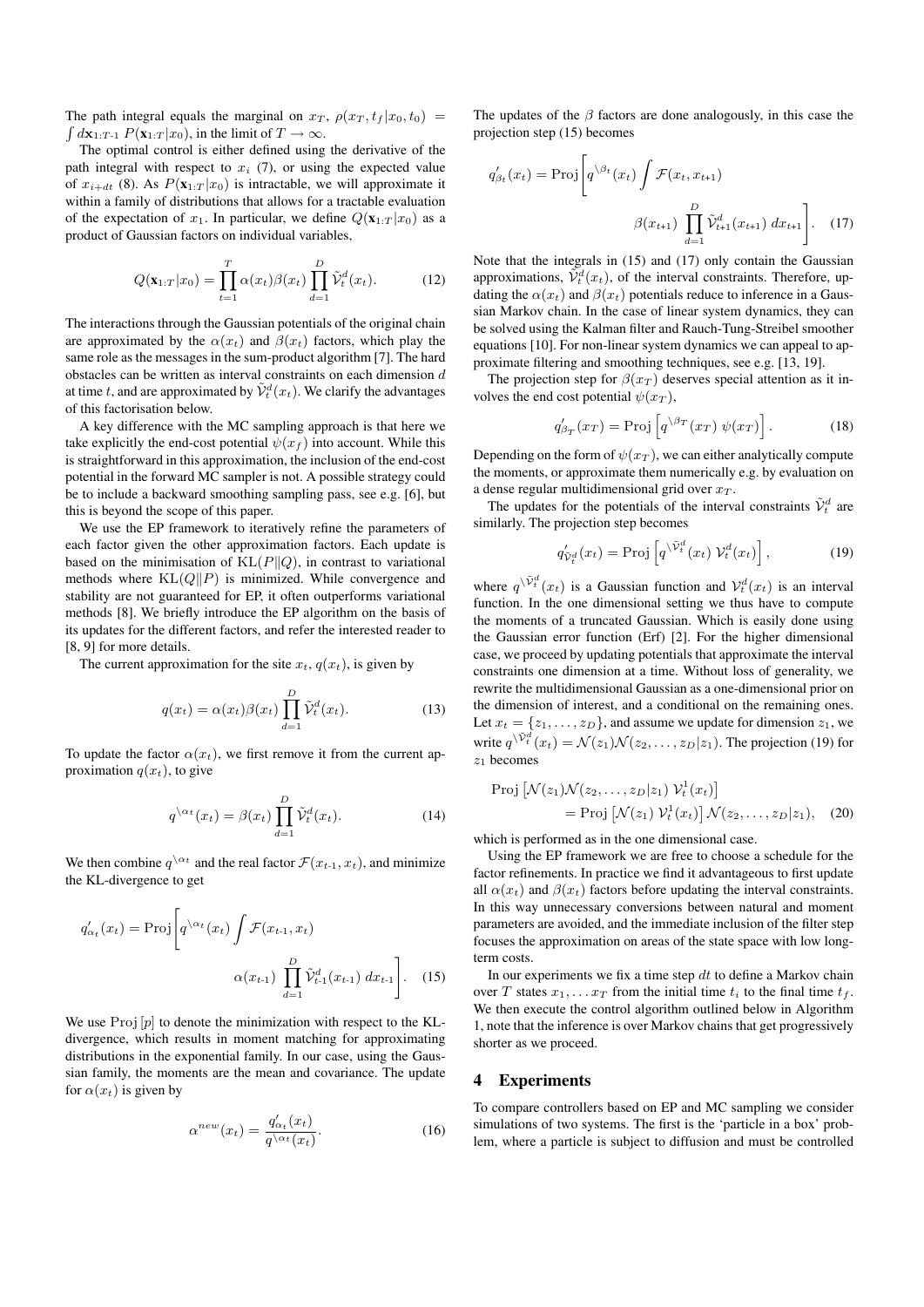

Figure 1. Simulations of the particle in a box in the environments referred to as "Wall 1" up to "Wall 4" from left to right (horizontal axis gives time, the vertical axis the state). We show 3 trajectories using the EP controller *(blue)*, the MCMC controller *(green)*, and the DTA-OCT controller *(red)* where available.

for  $t \leftarrow 1$  to  $T$  do Observe current state  $x_t$ ; Approximate marginals  $q(x_{t'})$ ,  $t' = t + 1, \ldots, T$  using EP; Evaluate control signal using  $q(x_{t+1})$  in equation (8); Execute control;

end

Algorithm 1: Optimal Control Approximated with EP

so that it does not exit a predefined interval. There is no end-cost, so the optimal control is influenced only by the hard obstacles and the system noise. In this setting we study the influence of  $dt$ , the noise  $\nu$ , and the starting position  $x_0$ . Except for the case where the allowed interval is time-invariant, this system has no exact solution.

The second is a ball throwing problem, where we have to control an arm to throw a ball near the centre of a board, with restrictions on the angle and velocity of the arm. This problem differs from the first as the position of the arm is not controlled directly, but only via the velocity. More importantly, in this case there is an end-cost that prefers the ball to hit the board near its centre, which plays an important role in the optimal control. Therefore, it is not enough to merely keep the system in the domain allowed by the constraints.

#### 4.1 Particle in a box

In the particle in a box system the state  $x \in \mathbb{R}$  is subject to the following dynamics

$$
dx = u dt + d\xi, \tag{21}
$$

$$
x_{t+1} = \begin{cases} x_t + dx & \text{if } \mathcal{V}_{t+1}(x_{t+1}) = 1, \\ \dagger & \text{otherwise.} \end{cases}
$$
 (22)

The control problem may be interpreted as a car steering task. In general the interval constraint  $V_t(x_t)$  can vary with time. In the case where (i) the interval constraint is time invariant, which can be set to [−1, 1] without loss of generality, and (ii) there is no additional cost function for the final state, the solution to (4) for continuous time is

$$
\rho(y, t_f | x, t_0) = \mathcal{N}(y; x, \sigma)
$$
  
+ 
$$
\sum_{n=1}^{\infty} (-1)^n \Big( \mathcal{N}(y; \mathbf{n} | x, \nu) + \mathcal{N}(y; -\mathbf{n} | x, \nu) \Big), \quad (23)
$$

where  $\mathbf{n} = 2n + (-1)^n$ . This can be understood by the fact that each of the Gaussian terms satisfy (4) and the infinite sum is constructed such that  $\rho$  vanishes at the limits  $x = -1$  and  $x = 1$ .

In our experiments we simulate the system over discrete time steps, and therefore we use a discrete time approximation of the optimal continous time controller (DTA-OCT). In this discrete time simulation the optimal control for continuous time might be suboptimal.

In Fig. 1 we show simulations for different environments, controlled using EP or MC sampling. The sampler uses  $N = 50,000$ samples so that it is approximately as fast as the EP controller. In each environment we simulate 25 trajectories using each controller. We simulate the system with  $dt = .01$ , thus after each control step EP and the MC sampler are run for one time step less, and  $\nu = 1$ . Note that in any discrete simulation there remains a probability to hit the walls, due to the infinite support of the Gaussian noise.

The first environment is defined by time invariant walls, and can be solved exactly using (23) for continuous time. The second is defined by walls shifting linearly with time. Two more complex environments are also included where the walls shift non-linearly with time; in the last case the size of the interval also changes over time.

In Table 1 we give an overview of the simulations of the different environments. We show for each environment, how often each controller succeeds in reaching the end position (Suc.), and the average amount of control used by the successful simulations (Cost).

For the linear environments (wall 1 and wall 2), the MC sampler performs comparable to the EP approximation in the number of successful runs, and it uses less control. For the more complex environments, where the amount of control is relatively large compared to the displacement due to the noise, we observe that the EP approximation clearly outperforms the MC sampler based on the number of successful runs.

Looking at the trajectories, we see that the EP controller is more conservative and keeps the particle closer to the centre of the interval constraints. Of course, this is only possible at the expense of a stronger control signal, and thus higher costs. In Fig. 2 we show the incurred costs for the 25 simulations in the fixed-walls environment (wall 1), for varying starting position, noise levels, and time discretisation. Indeed we observe higher costs using the EP controller, but also that it is the only controller that avoids the walls (and thus infinite cost) in almost all simulations.

Table 1. Quantitative results of 'Particle in a box'.

|        | FР   |      | МC   |      |
|--------|------|------|------|------|
|        | Suc. | Cost | Suc. | Cost |
| Wall 1 | 24   | 1.04 | 23   | 0.70 |
| Wall 2 | 24   | 1.83 | 23   | 1.47 |
| Wall 3 | 22   | 5.02 | 13   | 4.35 |
| Wall 4 | 15   | 2.50 |      | 1.98 |

#### 4.2 Ball Throwing

Here a robot arm throws a ball at end time  $t_f$ , to hit a board near to its centre. The state of the arm at any time is given by  $z_t = [\theta(t), \dot{\theta}(t)]$ . with  $\theta$  the angle and velocity  $\dot{\theta}$ , we control only the velocity of the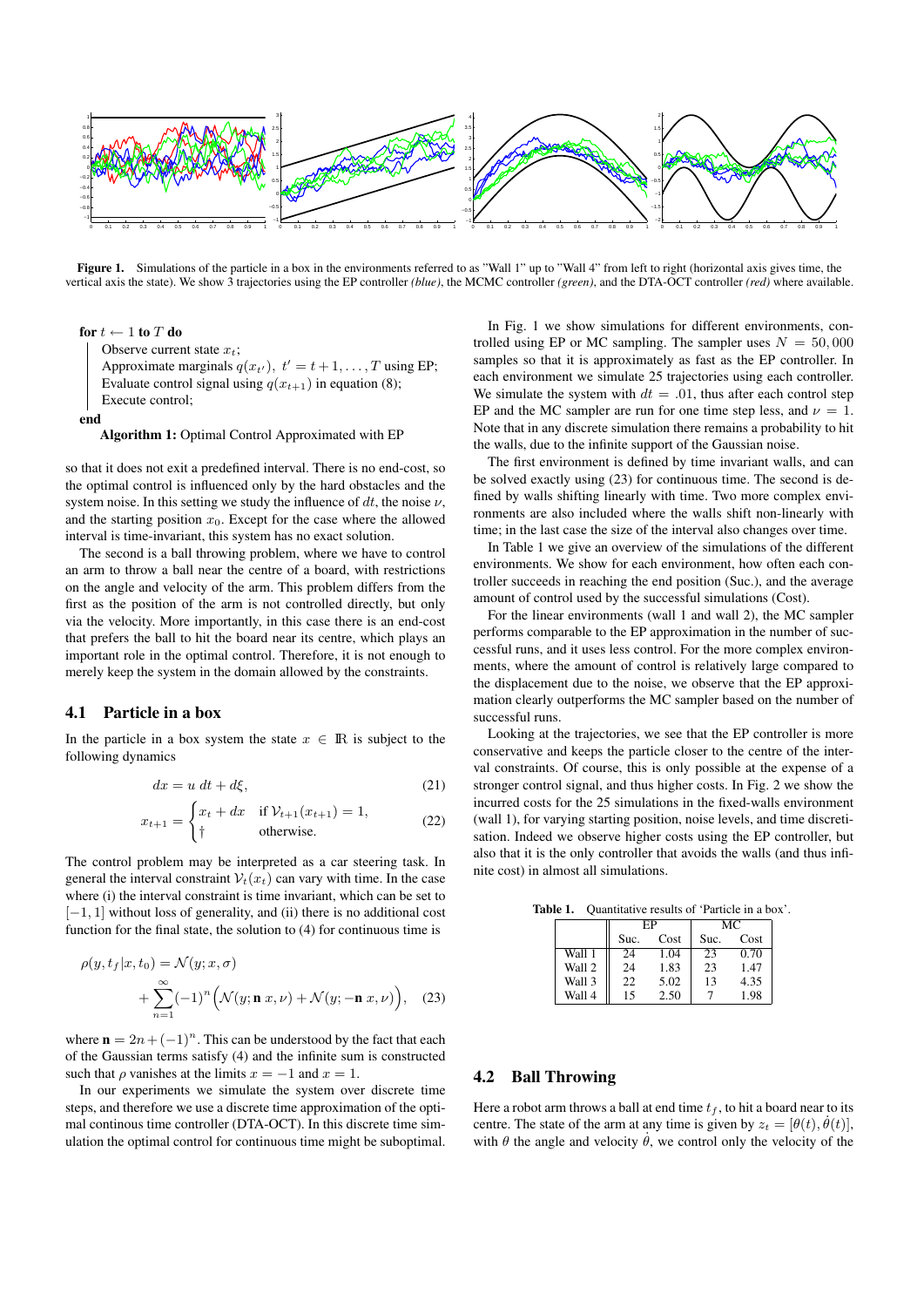

Figure 2. Control costs for the particle in a box for 25 simulations in the fixed wall environment using the DTA-OCT controller *(red* +*)*, the MC sampler *(green*  $\times$ *)*, and EP *(blue*  $\circ$ *)*. We vary the initial position from 0 to −0.99 (the allowed interval is  $[-1, 1]$ ) *(left)*, the noise  $\nu$  *(middle)*, and dt *(right)*. We show the incurred cost for each simulation, and below the horizontal axis we note the number of successful simulations for each controller, where the walls were not hit (simulations that do hit the wall would incur infinite cost).



Figure 3. Schematic of the ball throwing system. On the left in red: the arm of length  $R_0$  has position  $z_{t_f} = [\theta, \dot{\theta}]$  at end time  $t_f$ . The shaded area marks the unauthorized arm configurations. The board at distance  $L$  is shown in red on the right. The trajectory of the ball is shown by the dashed line, it hits the board at  $y(t_f + \tau)$ .

arm. The velocity is subject to noise, whereas the relation between the velocity and the angle is deterministic.

The system is illustrated in Fig. 3. The angle of the arm is restricted to  $[-\frac{3}{4}\pi, \pi]$ , and the velocity is constrained to the interval  $[-20, 20]$ . The length of the arm is  $R_0$ , and its end is located at the origin when  $\theta = 0$ , the board is located at distance L from the arm. After throwing the ball at time  $t_f$ , it flies to the board while being subject to gravitational forces. The goal is to hit the board as close as possible to its centre. The position of the ball on the board is given by  $y(t_f + \tau)$  where  $\tau$  is the flight time. The end cost is given by  $y(t_f + \tau)^2$ . The system parameters we use are  $\nu = 1, R = 1$ ,  $dt = 0.1$ ,  $t_f = 2$ ,  $R_0 = 1$ ,  $\overline{L} = 7$ , and gravitational constant  $g = 10$ . Let  $z_t = (\theta(t), \dot{\theta}(t))^T$  be the state of the system at time t. The

state at time  $t + 1$  is the given by

$$
z_{t+1} = \begin{cases} z_t + dz & \text{if } \mathcal{V}_{t+1}(z_{t+1}) = 1, \\ \dagger & \text{otherwise,} \end{cases}
$$
 (24)

$$
dz = dt(Az_t + Bu_t) + d\xi,
$$
\n(25)

$$
A = \begin{pmatrix} 0 & 1 \\ 0 & 0 \end{pmatrix}, \qquad B = \begin{pmatrix} 0 \\ 1 \end{pmatrix}, \qquad d\xi = \nu \begin{pmatrix} 0 \\ 1 \end{pmatrix}.
$$
 (26)

The chosen settings for  $\nu$  and R, and the dynamics of B, results in  $\lambda = 1$ . To compute the end cost  $\psi(z_f) = \exp(-y(t_f + \tau)^2/\lambda)$ , we need the flight time  $\tau$  and position  $(x(t_f), y(t_f))$ :

$$
x(t_f) = R_0 \sin \theta(t_f), \qquad \dot{x}(t_f) = R_0 \dot{\theta}(t_f) \cos \theta(t_f),
$$
  

$$
y(t_f) = R_0(\cos \theta(t_f) - 1), \quad \dot{y}(t_f) = -R_0 \dot{\theta}(t_f) \sin \theta(t_f),
$$

$$
x(t_f + \tau) = x(t_f) + \dot{x}(t_f)\tau = L,\tag{27}
$$

$$
\tau = \begin{cases} \frac{L - x(t_f)}{\dot{x}(t_f)} & \text{if } \dot{x}(t_f) > 0, \\ \infty & \text{otherwise,} \end{cases}
$$
 (28)

$$
y(t_f + \tau) = y(t_f) + \dot{y}(t_f)\tau - \frac{1}{2}g\tau^2.
$$
 (29)

To compute the  $\beta(x_T)$  message (18) we evaluate  $\psi(z_f)$  over a dense grid over the authorized region of the state space.

We compare the controllers based on EP and MC sampling by running 50 simulations. In Fig. 4 we show for each simulation the state  $z(t_f)$  at the end time using the controllers, as well as the end cost associated with all configurations. The MC controller regularly leads to solutions with very high end-cost obtained by throwing the ball at very low speed, and hitting the board far from its centre. We see that both controllers prefer overarm throws using starting state  $z(t_i) = 0.$ 

In this setting the MC sampler performs poorly, because sampling according the system dynamics will yield very few samples at configurations associated with a low end-cost. This is due to the relatively small regions in the state space where  $\psi(x_f)$  is non-zero, and the relatively large amount of required control compared to the system noise. In contrast, the EP controller consistently succeeds to reach configurations with low end-cost.

In Table 2 we give a quantitative account of the experimental results, comparing EP and MC with different number of samples.



**Figure 4.** End-configurations  $z(t_f)$  using the EP *(blue squares)* and MC controller *(green circles)*, with  $N = 100,000$ . The end-cost is shown in shades of grey (darker is lower cost). The MC controller regularly yields very high end-cost obtained by throwing the ball at very low speed and hitting the board far from its center, these "unacceptable" end-configurations are shown in *black circles*.